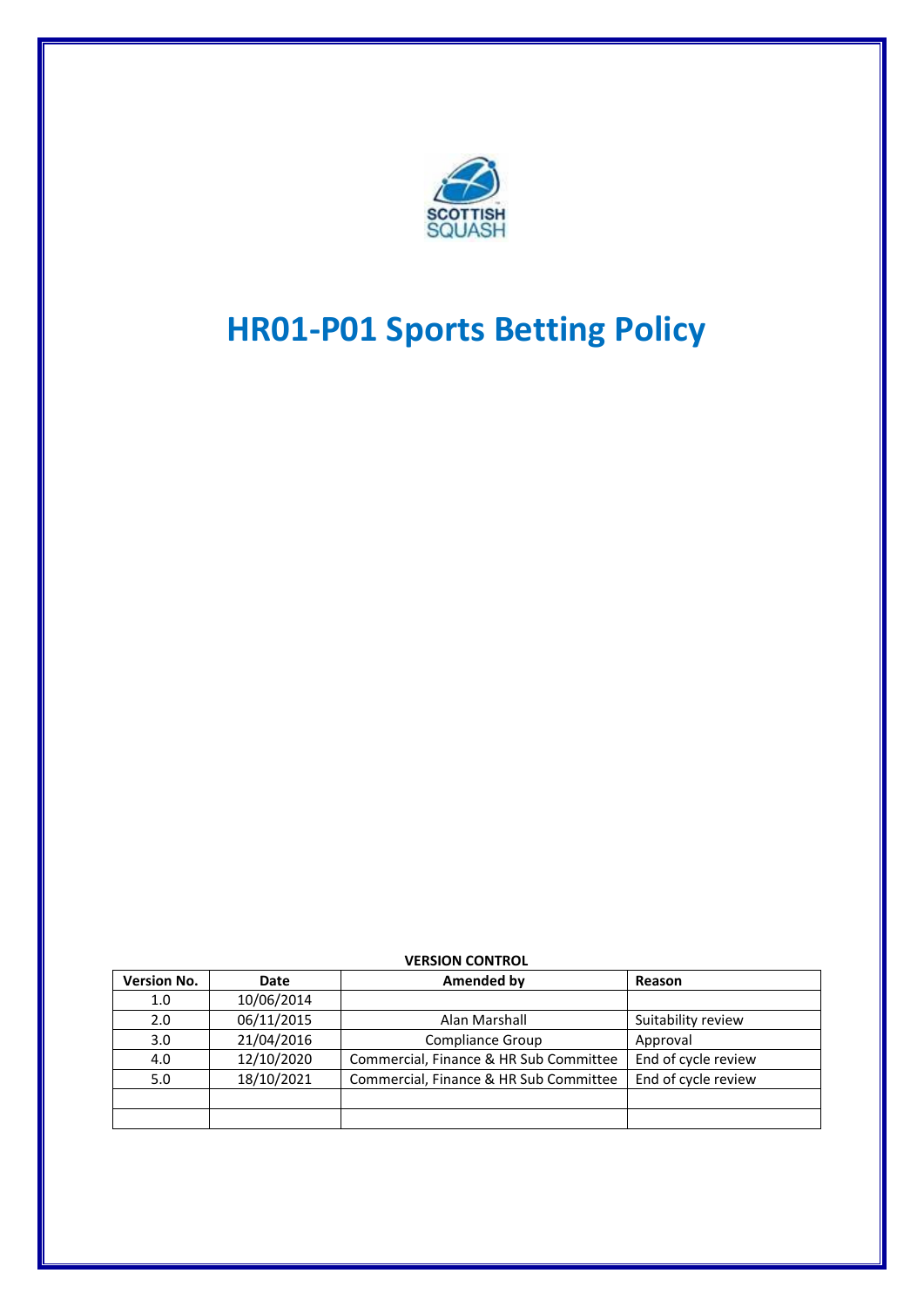## 1. **INTRODUCTION**

- 1.1. Scottish Squash Limited (SSL) staff have a contractual obligation to maintain the highest standards of integrity by carrying out their work in a way that will not compromise the reputation of the organisation.
- 1.2. This policy sets out SSL's standards and procedures relating to Sports Betting and applies to all individuals working for and representing SSL, which includes SSL Board members and all employees, contractors, consultants, and/or related personnel of SSL acting in any capacity or activity sanctioned by SSL as determined by one of SSL's Executive Directors in writing (referred to collectively as "staff").
- 1.3. The framework for this policy is based on the Scottish Governing Bodies and Sporting Organisations Sporting Integrity – Guidance Note (attached as Appendix 1).
- 1.4. The purpose of this policy is to provide an overview and general advice to all the above people on the issues associated with the integrity of sports betting.
- 1.5. This policy is intended to protect the reputation of sport, SSL, and each individual acting for it. Please note that responsibility for complying with this policy lies with all those to whom it applies.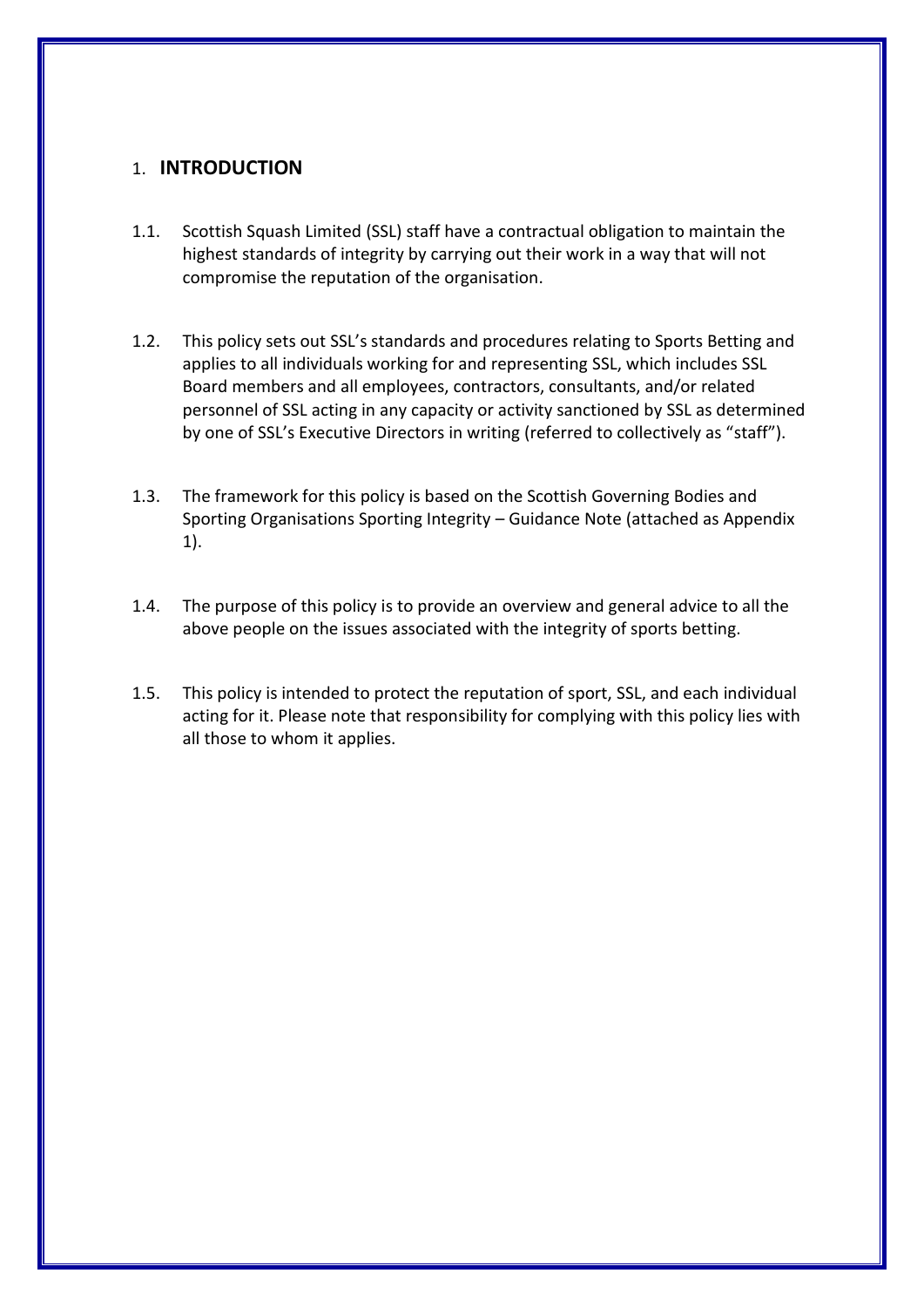## 2. **SPORTING INTEGRITY**

- 2.1. A core function of SSL is to maintain, and be seen to be maintaining the integrity of sport.
- 2.2. SSL must take action to protect itself from the threats posed to its integrity by corrupt betting and associated activity both from within and outside the organisation. As sports betting activity has increased across all sports and disciplines, it is essential that such activity does not take place in a manner which has the potential to compromise sporting conduct and endeavour.
- 2.3. There will be stricter rules for members of staff in positions of trust and/or at particular risk and this will depend on the role of the staff member.
- 2.4. If you are "directly involved" with the sport of squash you cannot:
	- 2.4.1. bet on matches at your level of your affiliation or below.
	- 2.4.2. ask someone to bet on your behalf on the sport anywhere in the world;
	- 2.4.3. share any "inside information" with anyone including but not limited to your spouse, cohabitee or dependant children which could enable them to gain an advantage through corrupt betting activity (see section 4 [inside information] for further information); and
	- 2.4.4. become involved in any other activity associated with corrupt betting which could reasonably be deemed as suspicious and detrimental to the image and reputation of SSL and the sport.
	- 2.4.5. All directors of SSL are considered to be affiliated at the highest level and therefore paragraphs 2.4.1., 2.4.2, 2.4.3 and 2.4.4 apply to them whilst they are in office
- 2.5. "Directly involved" means working with a sport as a representative of SSL.

"Directly involved" for the purposes of this policy, includes:

- Players (all professional and representative players)
- Referees
- Coaches (all registered coaches)
- Staff (all salaried staff)
- Directors of SSL
- 2.6. The following offences are also prohibited:
	- fixing a match or attempting to fix a match;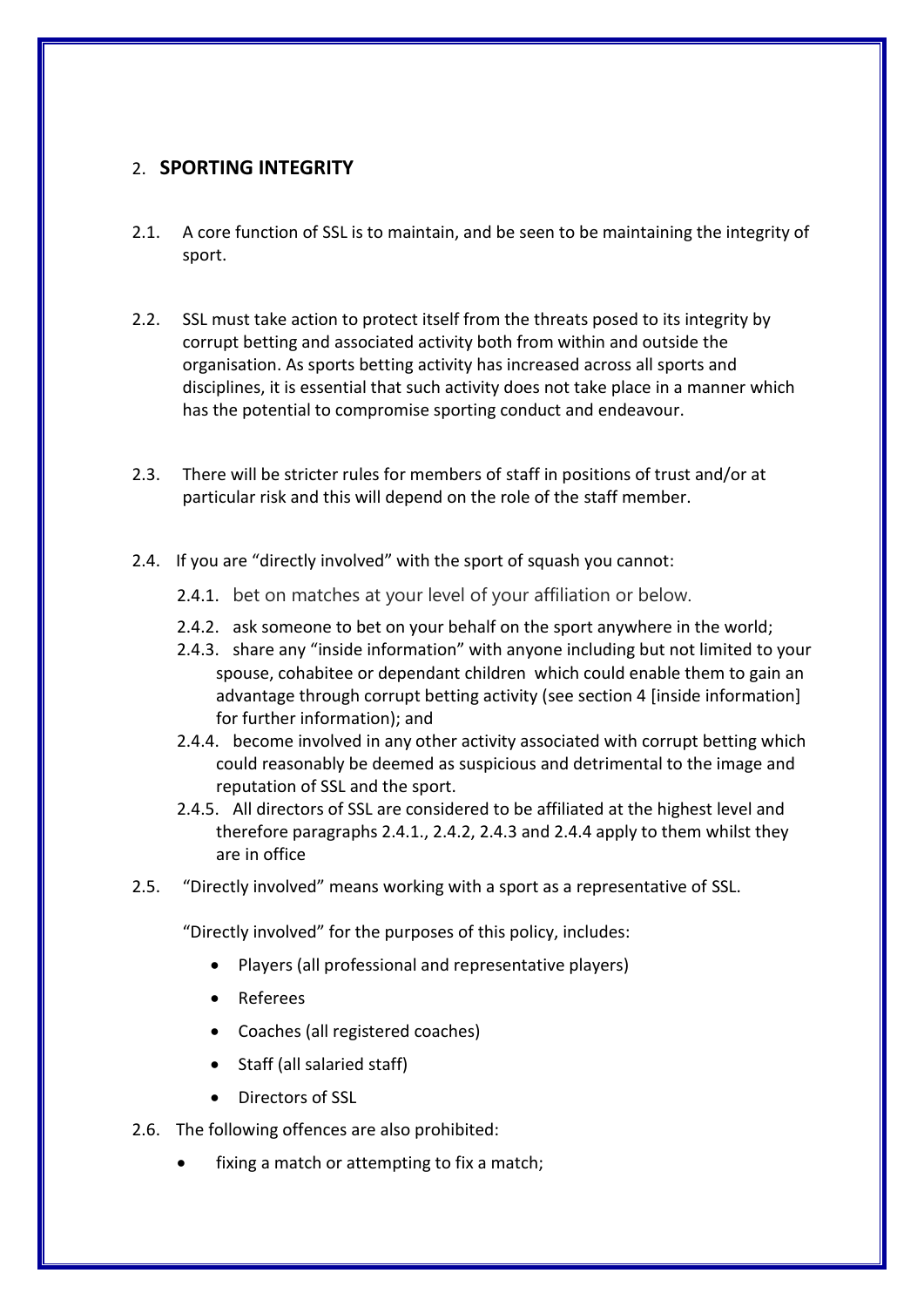- benefiting from failing to perform;
- soliciting, inducing, encouraging, offering a bribe (or attempting to) any other party to do any of the above offences;
- receiving, seeking a bribe (or attempting to) in order to fix a match or attempt to fix a match;
- the offering of inducements/bribes to influence the selection of any individual for any event
- posing a threat to the integrity of the sport;
- destruction of evidence in relation to a potential breach; and
- failing to report suspicions or approaches.

## 3. **CRIMINAL OFFENCE OF CHEATING**

(section 42 of the Gambling Act 2005 refers)

- 3.1. Section 42 of The Gambling Act 2005 has created a new offence of "cheating at gambling" which would include cheating in sports influenced by betting involvement (see the extract of section 42 of the Gambling Act 2005 in Appendix 2).
- 3.2. Breach of the Gambling Act 2005 new rules may result in the imposition of severe penalties for individuals (fines and jail).
- 3.3. Depending on the nature of the activity, SSL's Investigation Panel (see section 6.5- 6.13) may refer the matter to the Gambling Commission for consideration of an investigation of the criminal offence of cheating at gambling.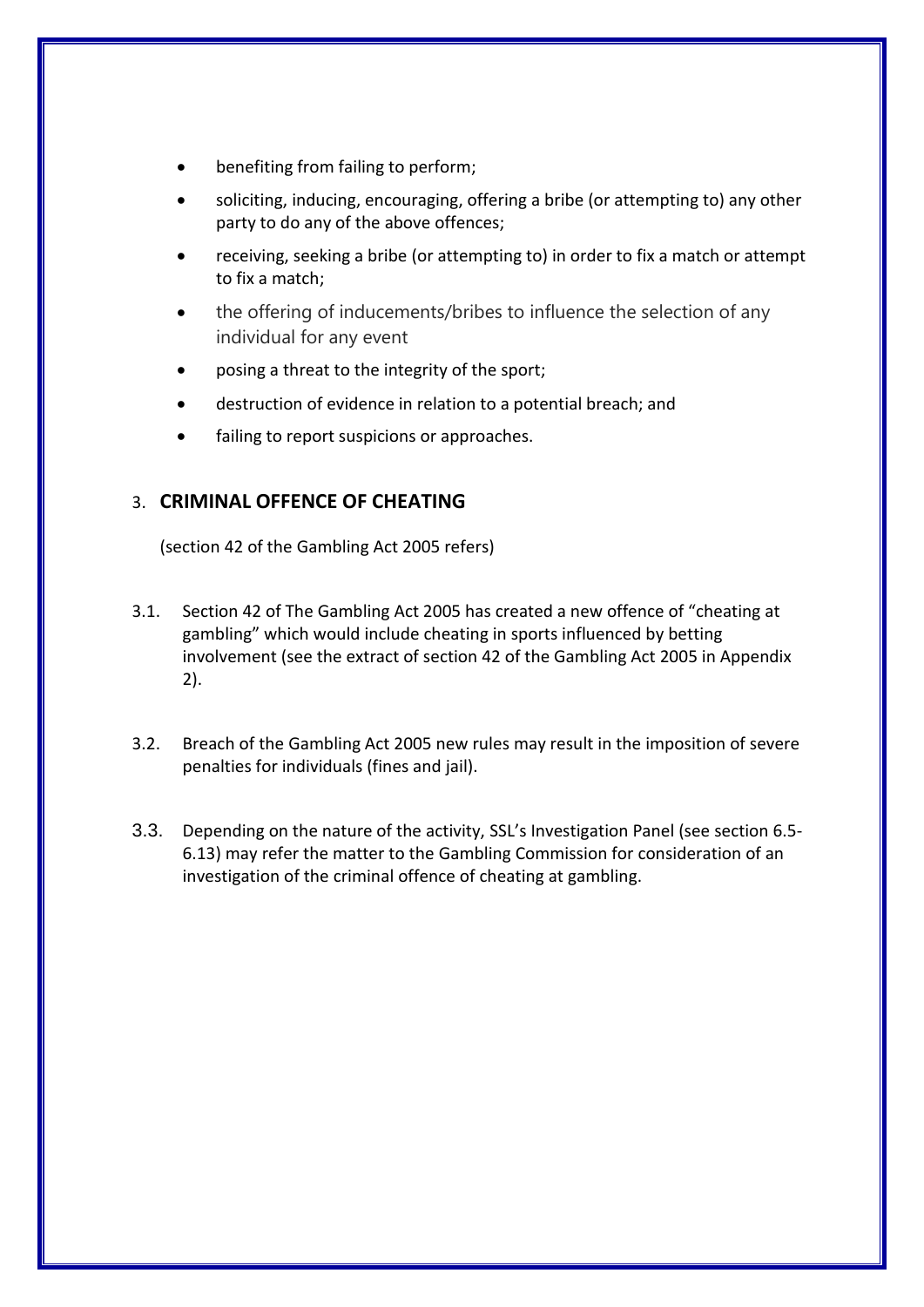## 4. **INSIDE INFORMATION**

- 4.1. The sharing of "inside information" by anyone captured by this policy is specifically prohibited by SSL.
	- 4.1.1. "Inside information" means any information, which is not publicly known that would materially affect people's expectations relating to the participation in, or the likely or actual outcome of a sporting competition or event. Such information includes, but is not limited to, factual information regarding the competitors, the conditions, tactical considerations, injuries, or any other aspect of the sporting competition or event. "
	- 4.1.2. "Publicly known" means any information that is already published as a matter of public record, able to be readily acquired by an interested member of the public, or disclosed according to the rules and regulations governing the relevant sporting competition or event.
- 4.2. With regard to your responsibilities under 2.4.3, it is your responsibility to determine whether information which you have access to falls under the definition of "inside information". You are advised to err on the side of caution. You should also seek advice from SSL's Betting Integrity Officer. (see below)

# **BETTING INTEGRITY OFFICER - ROLES AND RESPONSIBILITIES**

- 4.3. SSL's CEO is SSL's designated Betting Integrity Officer.
- 4.4. All SSL staff are responsible for betting integrity issues but the Betting Integrity Officer has specific additional responsibilities including:
	- establishing and maintaining a sound Sports Betting Policy that supports the achievement of SSL's policies, aims and objectives; and
	- advising the Investigations Panel (see section 6 below).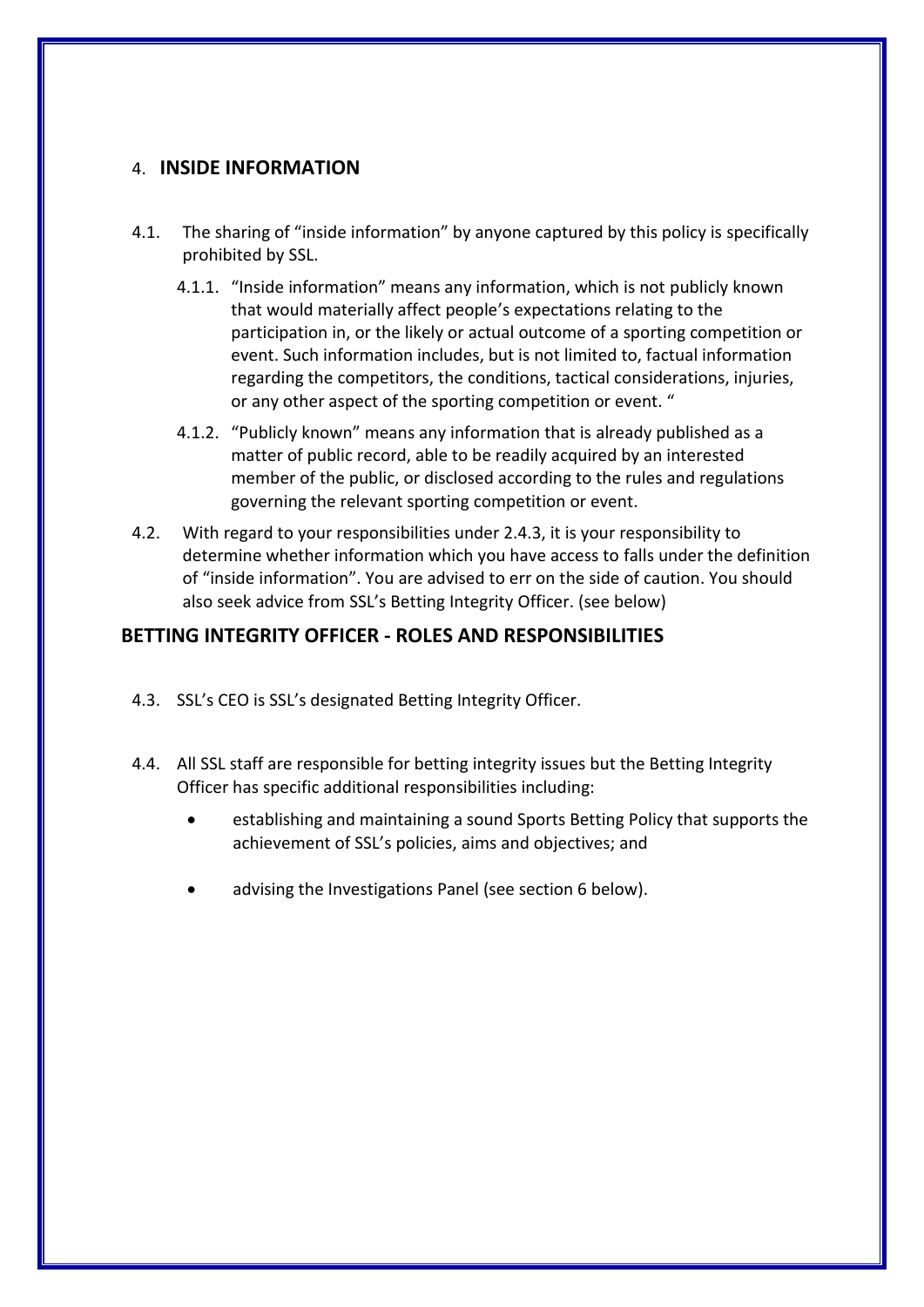## 6. **RESPONSE PLAN**

- 6.1 It is vital that, if there is any suspicious betting activity in SSL, action is taken.
- 6.2 All staff should be aware that they must not try to deal or investigate any allegations of corrupt betting and associated activity by themselves but should immediately report the matter to SSL's Betting Integrity Officer.
- 6.3 All staff must report any approach or activity which contravenes, or which may contravene this policy. Specifically,
	- if any member of staff is approached about fixing any part of a match or asks for "inside information" then he/she must report this and cannot just ignore it;
	- if any member of staff has any concerns about any other member of staff's activity then he/she must report this; and
	- any threats should always be reported.
- 6.4 In the event that a member of staff is concerned that the SSL Betting Integrity Officer (CEO) is involved in suspicious betting activity outlined in section 6.3 above, this should be reported to one of SSL's Board of Directors.
- 6.5 All staff must co-operate with any investigation and/or request for information including the provision of documentation (e.g. telephone/betting records to the Investigations Panel (see section 6.6-6.12 below)
- 6.6 The Betting Integrity Officer will co-ordinate the investigation and set up an Investigations Panel consisting of not less than three SSL staff members including the Betting Integrity Officer. The Investigations Panel will not include any person under investigation or any person reasonably considered to be associated with the person under investigation. In the event that the Betting Integrity Officer is under investigation the Investigations Panel will be appointed by the SSL Board of Directors. It shall be in the option of the Betting Integrity Officer (or of the Board of Directors if they are called upon to appoint the Investigations Panel) to appoint a person independent to SSL management to Chair the Investigation Panel.
- 6.7 The Investigations Panel will investigate the allegation. A member of the Investigations Panel will be allocated with the responsibility for leading the investigation process.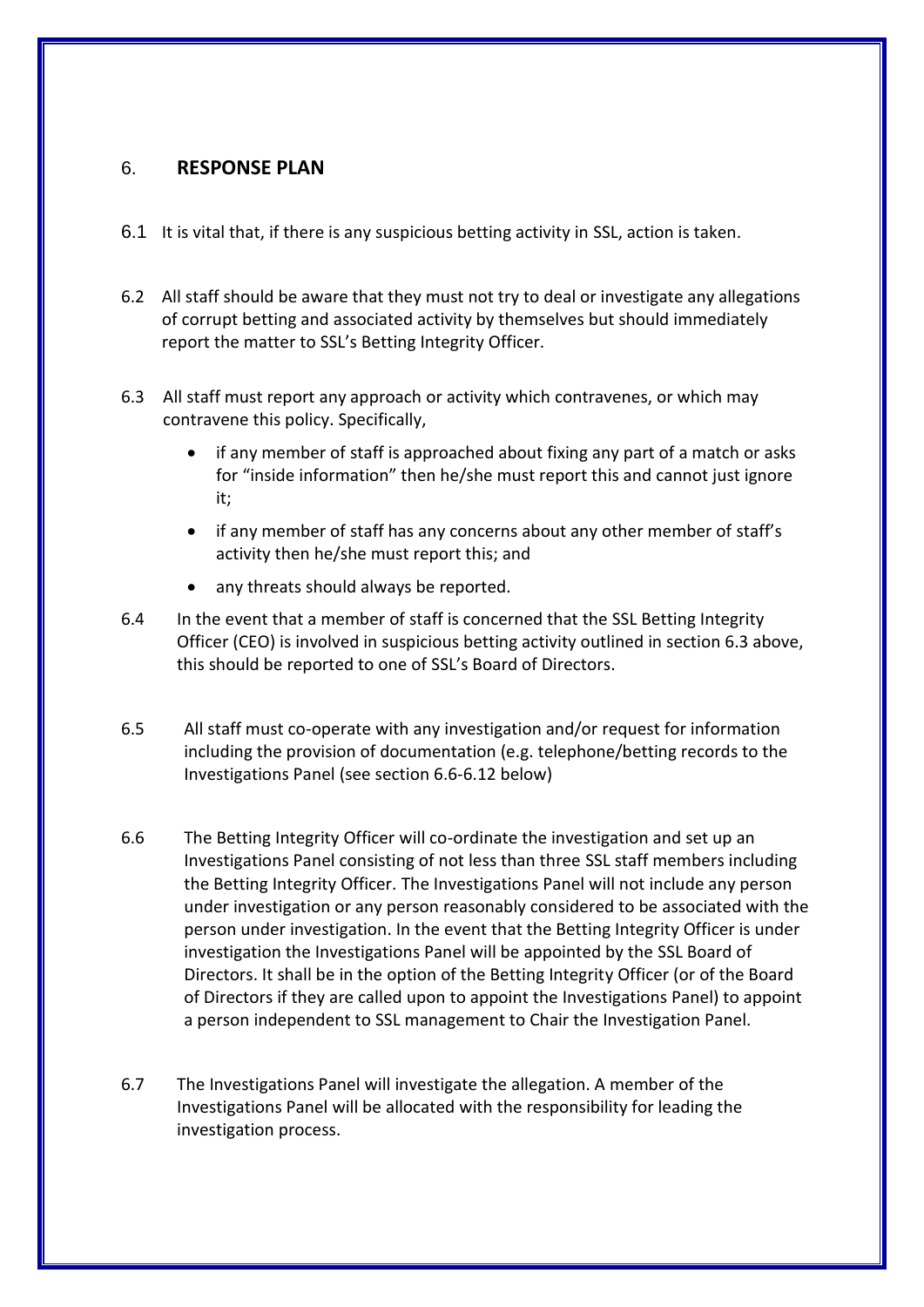- 6.8 The Investigations Panel should establish the facts quickly and any threat of further corrupt betting and associated activity should be removed immediately.
- 6.9 The Investigations Panel is required to:
	- act promptly in investigating the allegation and taking any action required;
	- fully document the investigation process;
	- secure evidence in a manner which does not alert suspects at the outset of the investigation; and
	- ensure that the evidence is secured in a legally admissible form (e.g. evidence must be carefully preserved; it should not be handled and no marks made on original documents; a record should be kept of anyone handling evidence).
- 6.10 Depending on the nature of the activity, the Investigations Panel may refer the matter to the Gambling Commission for consideration of an investigation of the criminal offence of cheating (section 42 of the Gambling Act 2005). Additionally, the Investigations Panel may wish to liaise with betting operators, European/International federations, the Police and the Sports Betting Group.
- 6.11 Depending on the nature of the fraud, the Investigations Panel may wish to contact external experts for advice.
- 6.12 The Investigations Panel will prepare a report of its findings and recommendations to the Chair of the Commercial, Finance & HR Sub Committee for final approval. The report will include details of:
	- recommendations on how to deal with employees under suspicion (which may include action to suspend or dismiss a employee- employees under suspicion who are allowed to remain on the premises must be kept under constant surveillance; carry out an immediate search of the suspects work area, filing cabinets, computer files);
	- recommendations on how to deal with third parties under suspicion;
	- recommendations for mitigating the threat of future corrupt betting and associated activity by taking appropriate action to improve controls;
	- recommendations for disseminating the lessons learned from the experience in cases where there may be implications for the organisation as a whole; and
	- recommendations on what information can be released externally if requested.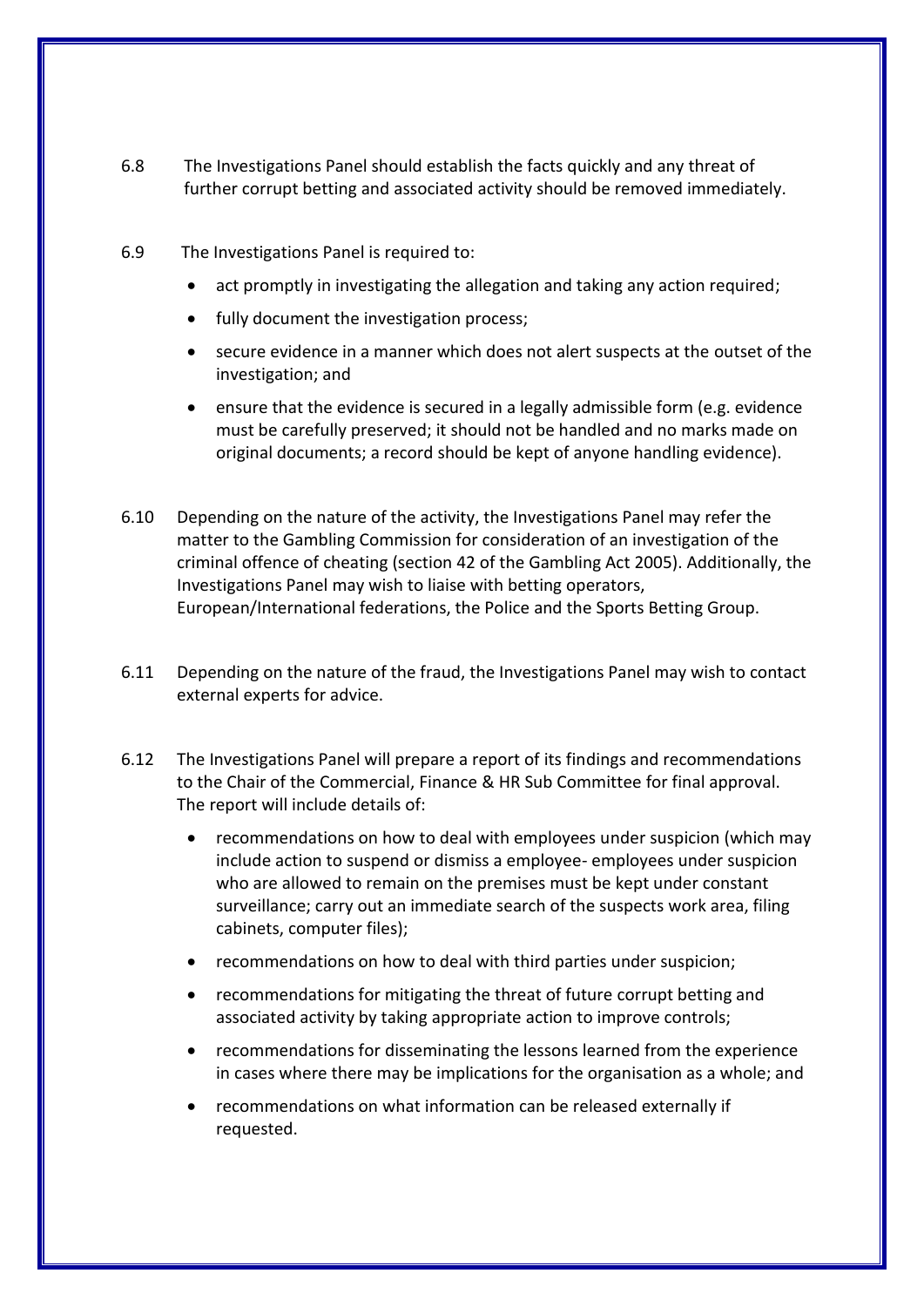- 6.13 The Investigations Panel should liaise with those in SSL with media responsibility and inform them precisely of what information can be released if requested. Those with media responsibility should retain a record of what information was released and to whom.
- 6.14 If a member of staff feels that his/her concerns have not been dealt with appropriately internally, you should also be aware that you are empowered to take any concerns to the relevant authorities and other associated external bodies including the Gambling Commission, so long as you act in good faith.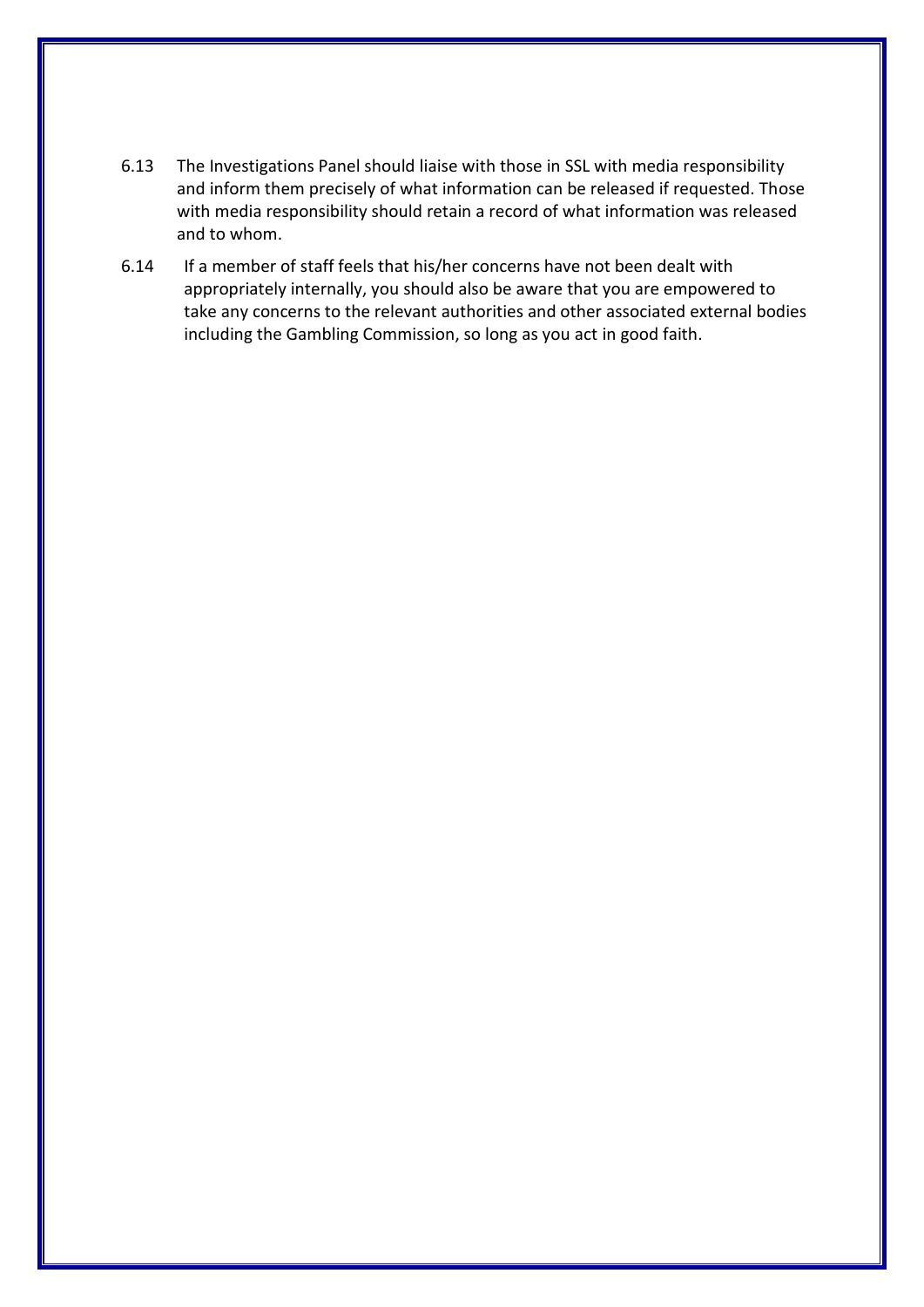# 7. **SCOTTISH SQUASH LIMITED BOARD MEMBERS**

(THIS IS SCOTTISH SQUASH LIMITED BOARD OF DIRECTORS)

- 7.1 A separate response plan will be required for SSL Board of Directors.
- 7.2 As a SSL Board of Director, if you are concerned that a fellow Board member(s) or any employees of SSL, including the Chief Executive is involved in suspicious betting activity you should inform the President or the Vice-President if the concern involves the President.
- 7.3 If a SSL Board member believes that the issue cannot be considered objectively by any member of the Board of Directors or senior management, but only once all attempts to do so have been exhausted they should take their concerns to the **sport**scotland/Sports Resolution Panel in the first instance. As SSL Board members are appointed by the membership, concerns that cannot be dealt with internally must be taken to parties empowered to take required action – this may mean taking the matter to the **sport**scotland/Sports Resolution Panel
- 7.4 If a SSL Board member feels that your concerns have not been dealt with appropriately internally or by **sport**scotland/Sports Resolution Panel, you should also be aware that you are empowered to take any concerns to the relevant authorities and other associated external bodies including the Gambling Commission, so long as you act in good faith.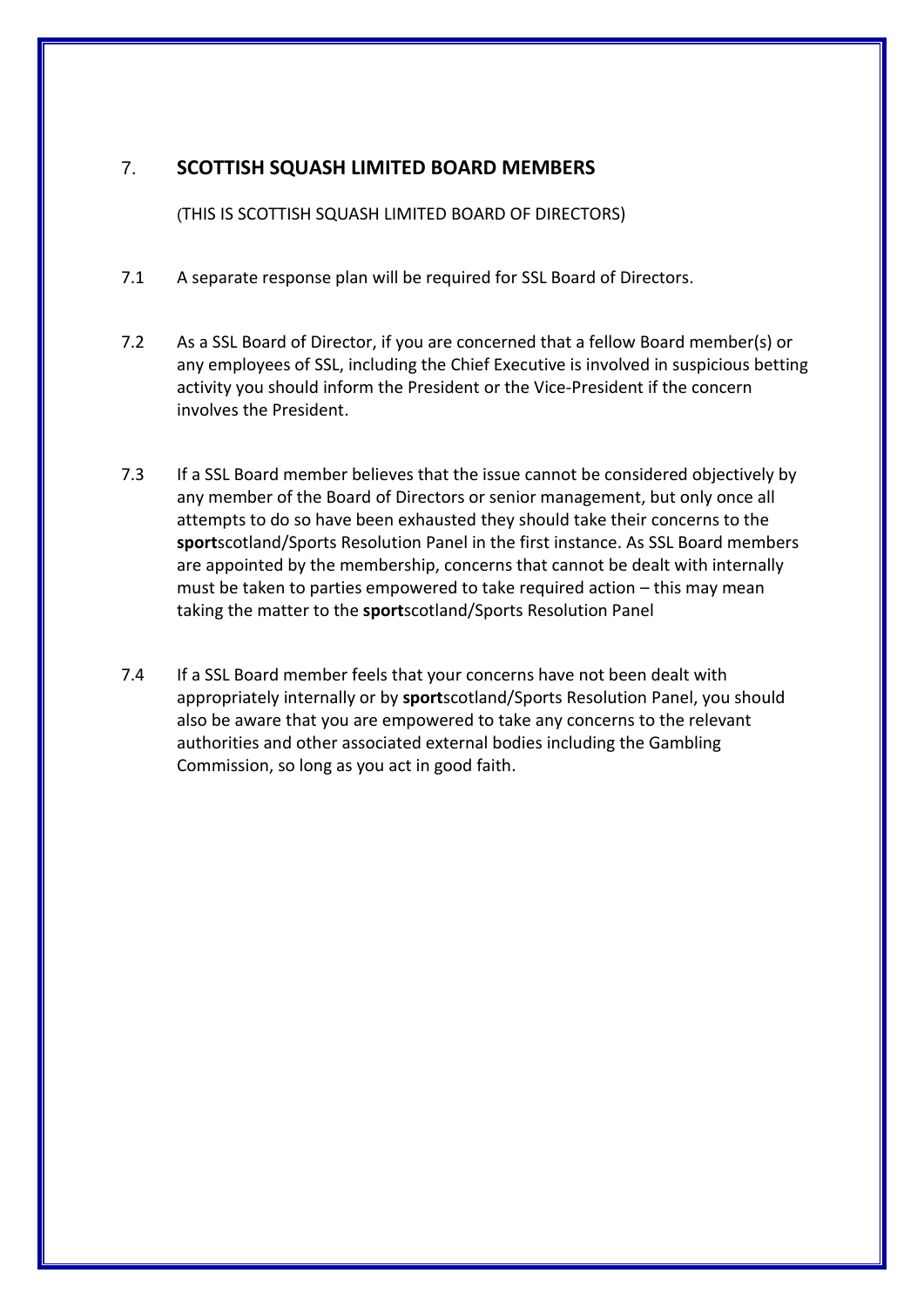# **8 COMPLIANCE**

- 8.1 This policy will be reviewed annually unless circumstances dictate more frequent reviews.
- 8.2 Employees who breach this policy and procedure may be subject to disciplinary action.
- 8.3 Compliance of this policy will be monitored by the Commercial, Finance & HR Sub Committee.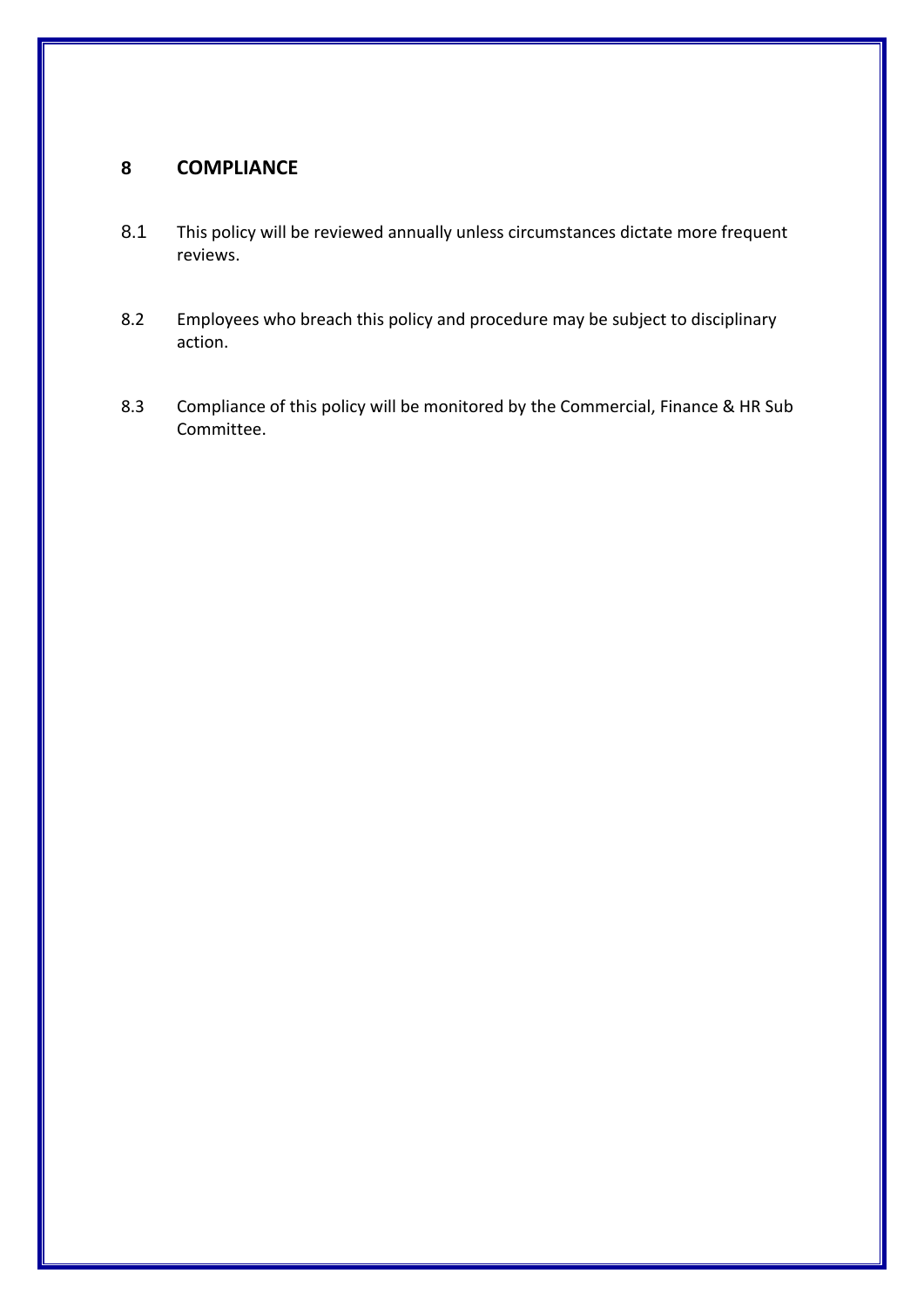#### Appendix 1

Scottish Governing Bodies and Sporting Organisations Sporting Integrity – Guidance Note

A core function of all Scottish Governing Bodies ("SGBs") and sporting organisations is to maintain, and be seen to be maintaining, the integrity of their sport. Integrity must be upheld in order to protect the reputation - and the financial and participatory viability - of sport. Sport must take action to protect itself from the threats posed to integrity by corrupt betting and associated activity both from within and outside the sport.

#### A new era for sport and betting

The relationship between sport and betting has changed profoundly over recent years. The proliferation of online betting (particularly in-play betting), the growth of betting exchanges (where it is possible to "lay to lose") and an upsurge in the availability of "novelty bets" means betting on sport is more popular and easier than ever before. Betting markets are expanding, particularly when live broadcast coverage is available.

#### Be prepared

Even if betting is not currently perceived to be an issue in your sport, it is vital that the sport and its participants are protected. Being proactive, rather than reactive, is essential to protect sport before any damage is done. The advice contained within this document offers initial guidance to SGBs and sporting organisations in putting rules and regulations in place and complying with the code of conduct on integrity in sports in relation to betting recommended in the Report of the *Sports Betting Integrity Panel* published in February 2010.

While this document provides guidance on the minimum standards expected of sporting governing bodies and sporting organisations in putting anti-corruption rules and regulations in place, sporting governing bodies and sporting organisations are encouraged to adopt the highest standard possible in order to reflect the risks to their sport.

There are six actions that each sport's governing body and sporting organisation go through in order to help safeguard their sport from the threats posed to integrity by betting: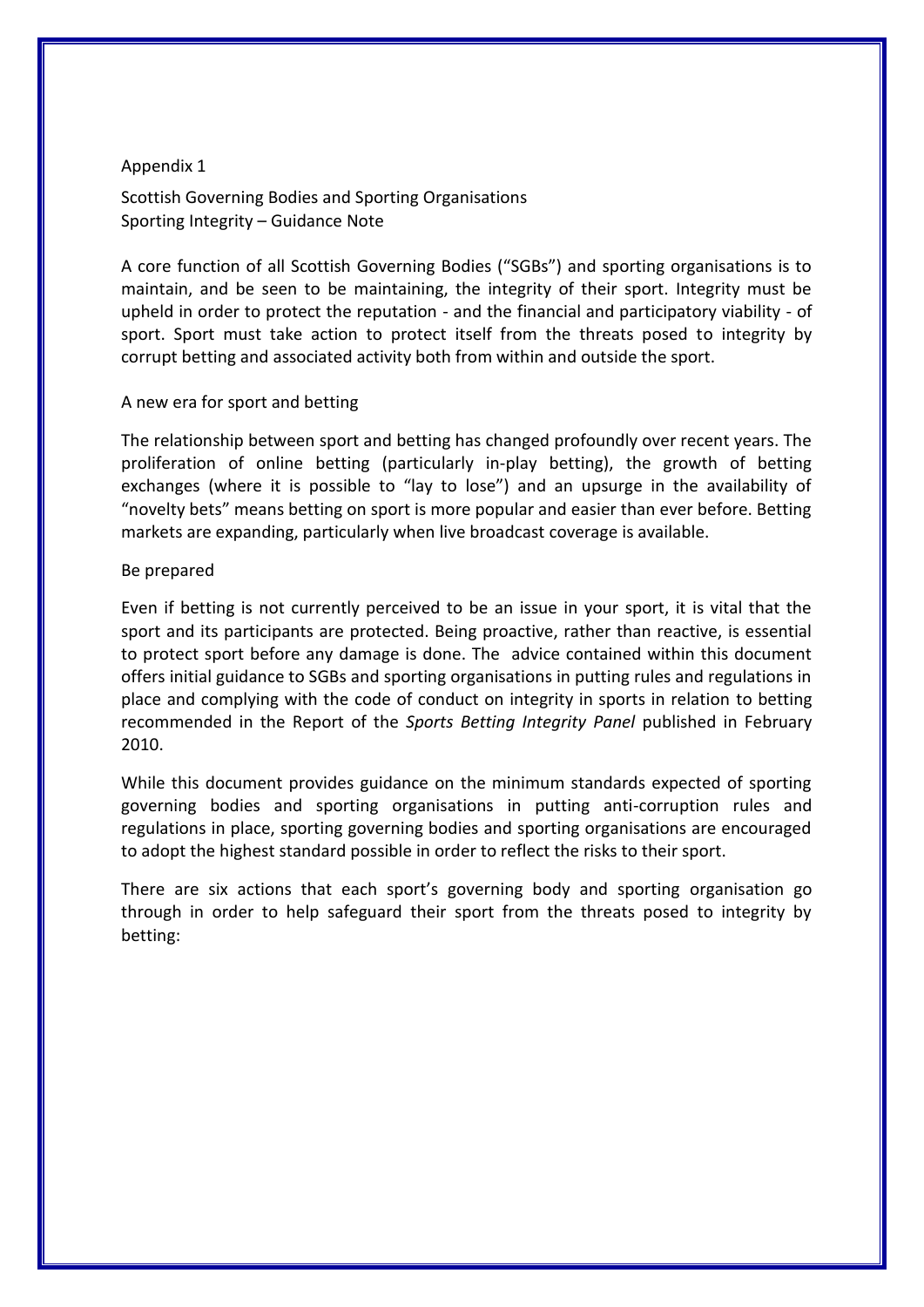## 6 Step Action Plan

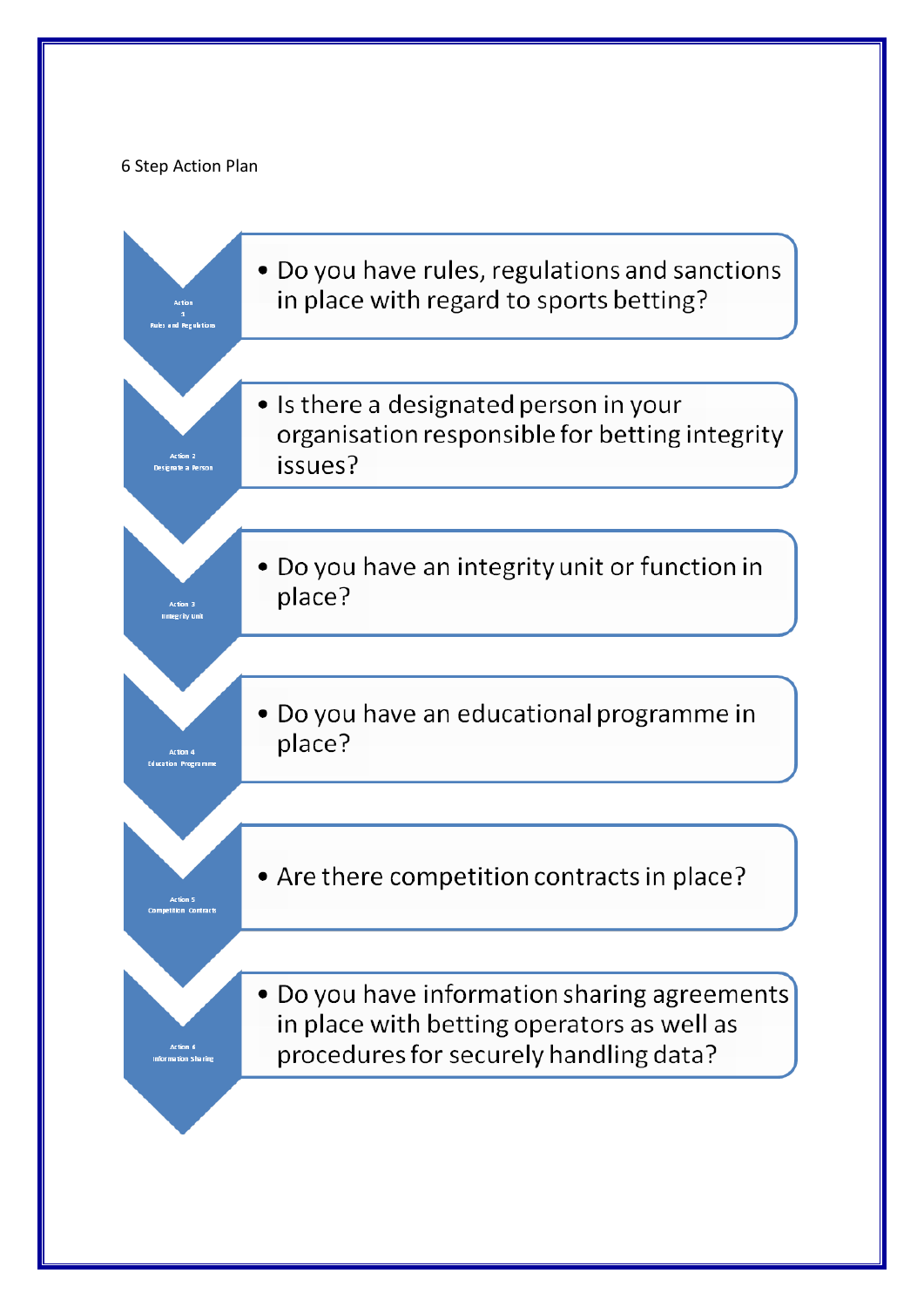#### Action 1 Establish Rules and Regulations on Betting

SGBs and sporting organisations must have robust rules and regulations in place that reflect the risks to their sport. The rules must make it clear to participants what is and what is not acceptable in relation to betting. They must also define to whom the rules apply (i.e. who exactly is a 'participant'?).

SGBs should ensure that they include in their rules and regulations a provision that a participant shall not use in relation to betting any inside information that is not publicly available and which has been obtained by virtue of the participant's position within the sport, and in this respect SGBs and sporting organisations should within their rules clearly define what is meant by "inside information". This definition should be specific to the individual sport in question, based upon the risks that have been identified, and sufficiently wide-ranging to cover all perceived eventualities. The rules should also clearly state what can be considered misuse of inside information and the sanctions that can be expected should such rules be breached.

By way of example only, the Gambling Commission uses the following definition of "inside information": "Inside Information is information relating to the participation in, or the likely or actual outcome or development of, an event which is known by an individual as a result of their role in connection with that event and which is not in the public domain."

Consultation with participants when developing rules is an important step to producing a framework that is workable in practice and is supported by participants.

Sanctions must be sufficiently robust to act as an effective deterrent while also being proportionate for your particular sport.

- The minimum rules identified in the Report of the Sports Betting Integrity Panel into betting integrity are set out below. They oblige a participant to:
- Not place or attempt to place a bet on a match, race or other event or competition in which he or his club participates in
- Not solicit or facilitate, or attempt to solicit or facilitate, another person to bet on a match, race or other event or competition in which he or his club participates in
- Not offer, or attempt to offer, a bribe in order to fix or contrive a result or the progress of a match, race or other event or competition in which he or his club participates in
- Not receive, or seek or attempt to receive, or seek a bribe in order to fix or contrive a result or the progress of a match, race or other event or competition in which he or his club participates in

• Report any approach or other activity which contravenes, or which may contravene, the sport's rules on betting, co-operate with any investigation and/or request for information including the provision of documentation (e.g. telephone/betting records to officials engaged in the investigation of suspected integrity issues in the sport in relation to betting)

• Perform to the best of his ability in any match, race or other event in which he participates in.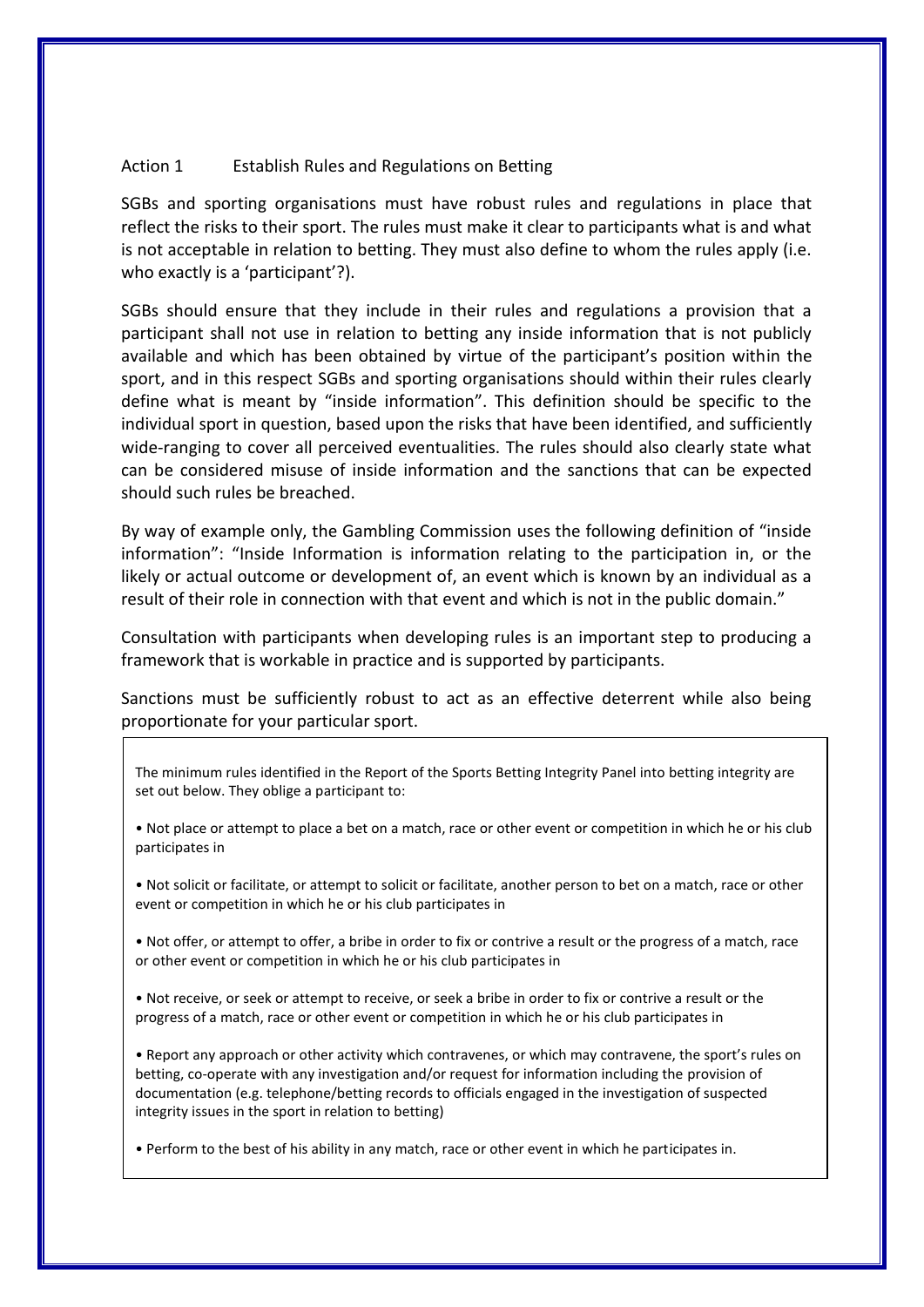Once rules and regulations are in place, a number of other steps should be considered. Some of these are very simple to introduce, while others are more complex and may only need to be implemented where a significant level of risk is identified.

#### Action 2 Designate a Responsible Person

All SGBs or sporting organisations should assign responsibility for betting integrity issues to a particular person within their organisation. Depending on the risk to your sport this may be no more than a nominal role, for example checking that your SGB or sporting organisation complies with the basic standards in *Report of the Sports Betting Integrity Panel*. As and when required, this designated person can liaise with participants, the Gambling Commission, betting operators, European/International federations and the Police.

#### Action 3 Integrity Unit

If the volume of betting markets in your sport is substantial, or you have identified bets that are easy to corrupt, it is recommended that you consider establishing a dedicated integrity unit. Not all sports will need to set up dedicated integrity units, but those that identify a significant level of risk to integrity from betting should look to do so.

Tennis, Cricket, Horseracing, Snooker and Darts are examples of sports that have established dedicated units. In the case of the British Horseracing Authority, their *Integrity Services, Compliance & Licensing Department* aims to identify and prevent breaches of the rules and malpractice in horseracing. This is achieved by gathering information, monitoring real-time betting markets for suspicious betting activity, conducting investigations and inspecting training establishments. It is vital that, if there is any suspicious betting activity on your sport, action is taken.

If there is reluctance on the part of the Gambling Commission or the Police to become involved, then the SGB or sporting organisation should take action by fully investigating any allegation. If it does not have the resources to carry out an investigation they should consider requesting outside assistance.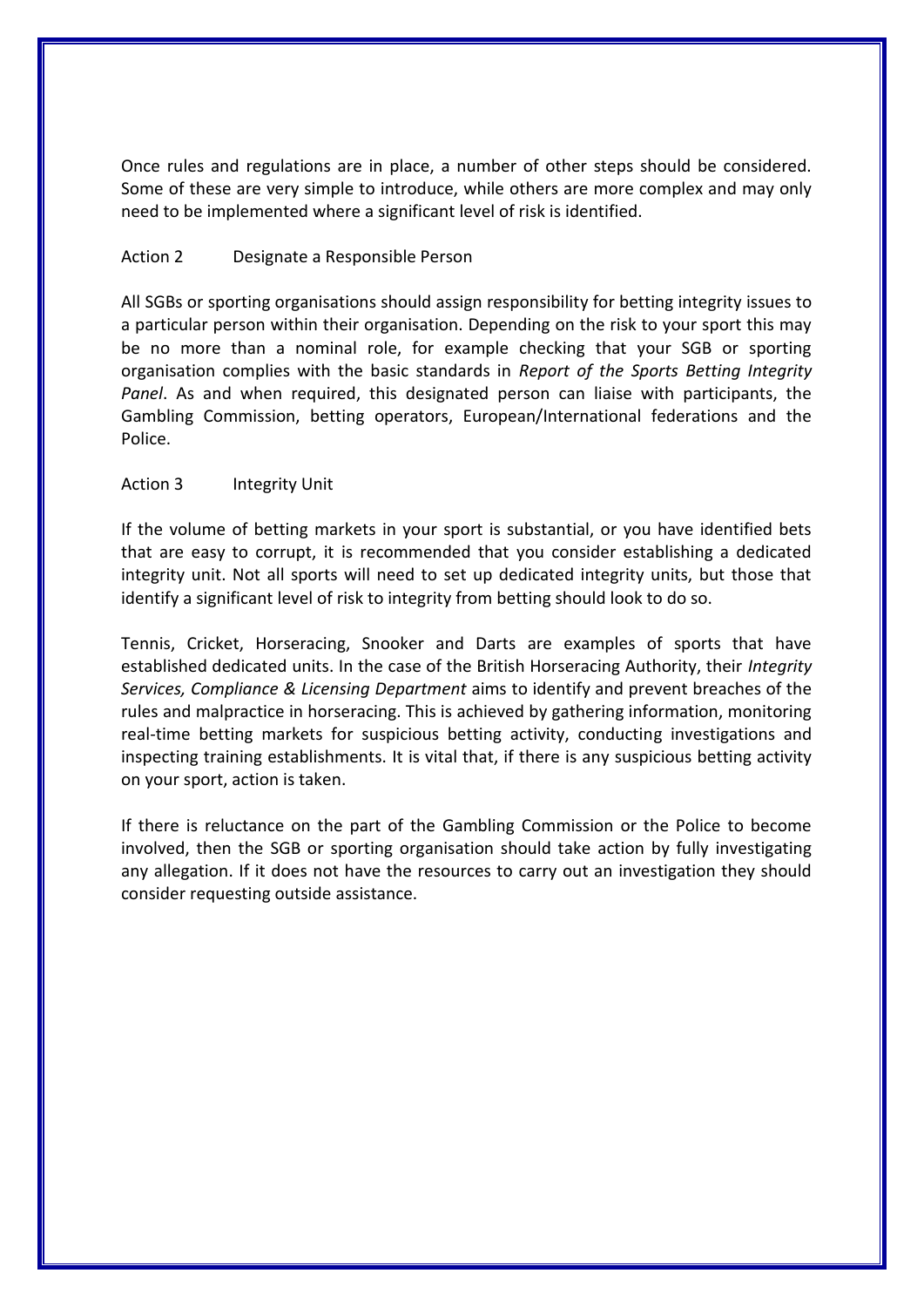#### Action 4 Educational Programme

It is essential that participants are fully aware of the relevant rules and regulations in their sport and in this respect participant education has a major part to play when it comes to minimising the risks to integrity posed by betting. It is recommended that, as part of your standard training programmes, you include a section on betting integrity. If you consider your sport to be at significant risk, it is recommended that you run dedicated education programmes.

These can come in a variety of different forms but should provide face-to-face education alongside other mediums such as explanatory notes, online training, posters, cards and brochures. For example, the British Horseracing Authority, Professional Cricketers Association and Professional Footballers Association each have relevant education programmes on sports betting integrity.

Another document that may be useful is the *EU Athletes Code of Conduct* on Sports Betting for Players, which sets out the guiding principles and provides general advice to all throughout Europe on the issues surrounding the integrity of sport and betting.

Finally, the section on education in the *Report of the Sports Betting Integrity Panel* contains a number of recommendations on what SGBs should consider in relation to participant education.

#### Action 5 Competition Contracts

For those taking part in competitions there should be a requirement to sign contracts beforehand which clearly spell out their obligations with regard to betting. For example, at the 2011 British Golf Open all players and caddies were required by the R&A to sign an agreement pledging their compliance with all the *PGA European Tour's Anti-Gaming*  polices.

#### Action 6 Information Sharing and Data Handling

If bets are taken on your sport, as a minimum the Gambling Commission and betting operators should know whom to contact in your organisation should suspicious betting patterns be discovered.

SGBs and sporting organisations must also have systems in place to be able to securely handle sensitive data. It may also be necessary to establish information sharing agreements and Memoranda of Understanding with betting organisations such as the Association of British Bookmakers (ABB) and betting exchanges such as Betfair and Betdaq. (This list is not exhaustive)